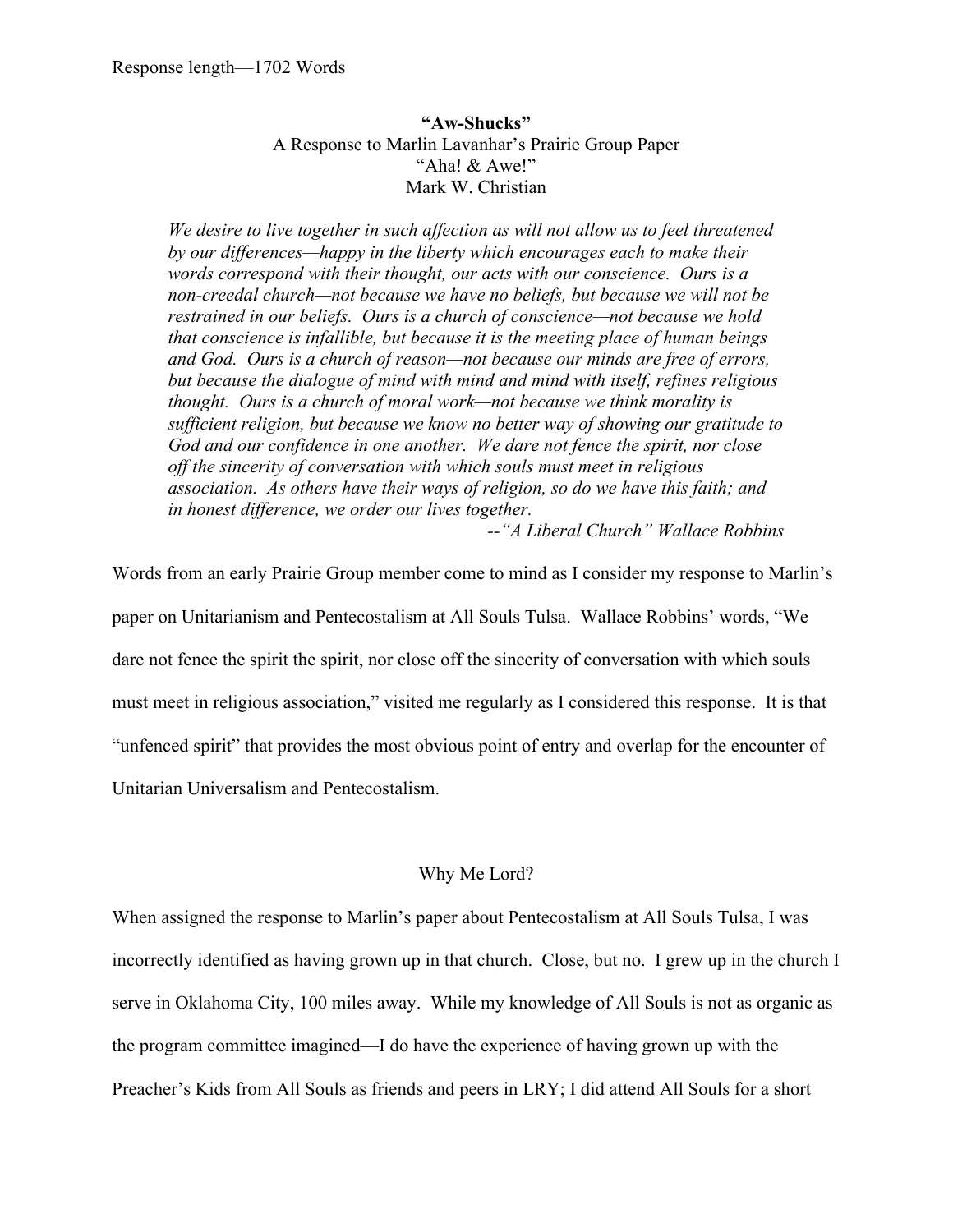time in 1981 while working in Tulsa; and I am grateful for the opportunity to serve my internship at that congregation with Brent Smith as my supervisor. My response to Marlin's paper draws heavily from my experience of serving the church down the road and having spent a year of internship at All Souls.

## The Nuts and Bolts

The transformation underway at All Souls Tulsa is exciting and impressive. I was called to OKC the year after Marlin was called to All Souls. Since 2001 I have stood in awe at Marlin's willingness to be an agent of change. It is one thing to embark on major change in a moment of crisis. From my perspective Marlin has had the courage to "Fix what ain't broke" as we Okies say.

Sadly, Marlin does not lift up some of the unique aspects of congregational culture and dynamics at All Souls that favor this encounter in that church that are in short supply elsewhere.

**Nothing Succeeds Like Success!** Perhaps the most unique systemic reality of All Souls is that the church succeeds. Success is in its institutional DNA. Because of decades of healthy ministerial leadership, the congregation and its leaders are inclined to take risks with a deeply held conviction that they will succeed. This commitment to success is, in my observation, quite real but additionally the system also tends to forgive and quickly forget its less than successful successes. To embark on the bold encounter that is underway at All Souls without a deep institutional expectation of success in these ventures would seem as unwise as the project in Tulsa is bold. I am certain there is an element of "cat herder" in Marlin's ministry—but my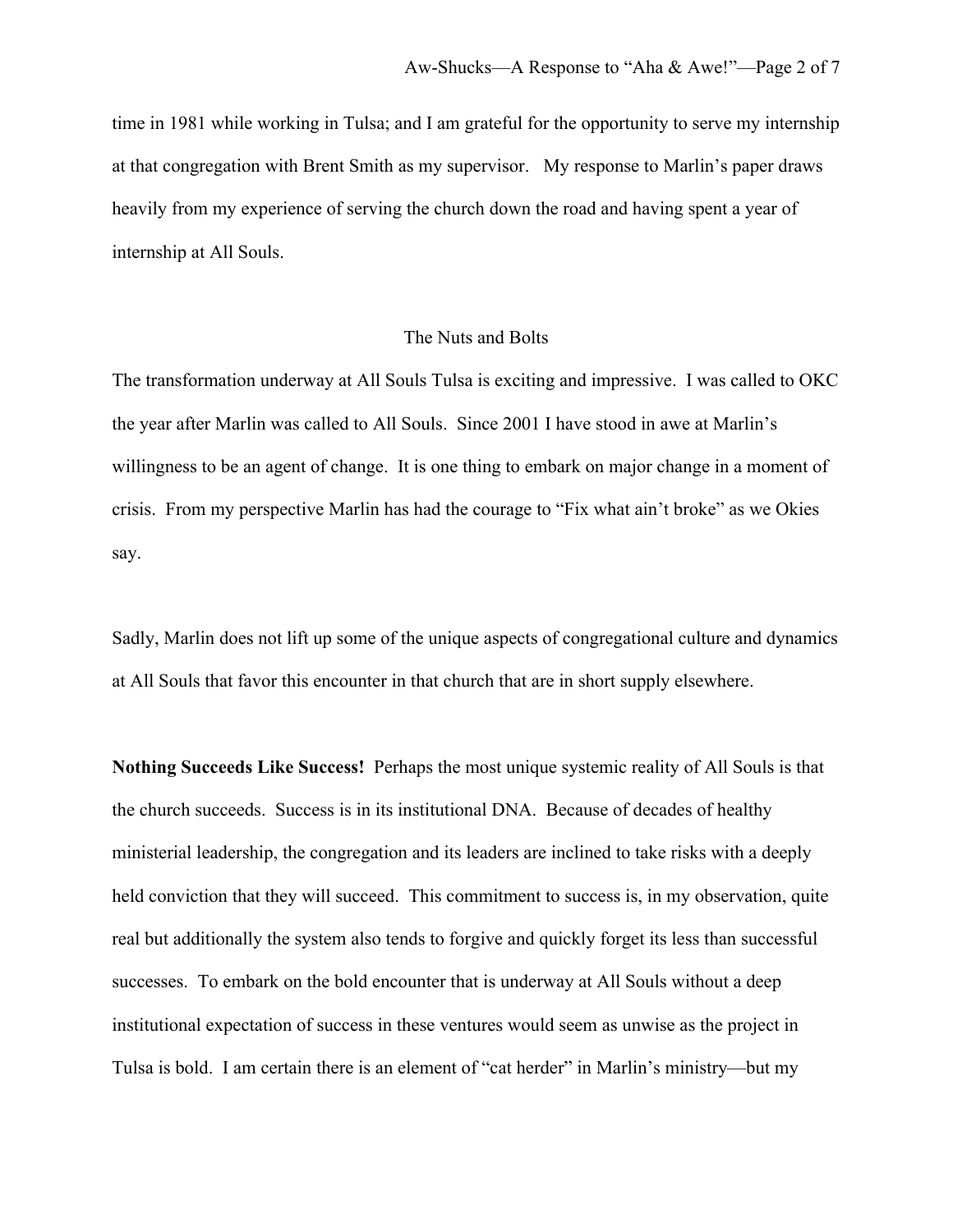observation is that the culture at All Souls is more conducive to the kind of leadership necessary to achieve success in this than is the UU norm.

**If Not For You.** As I reflected on Marlin's paper I had to wonder if any of this crosspollination of traditions would be possible outside of the unique settings and personalities that are present in Tulsa and at All Souls. If Bishop Pearson had not been Tulsa based, and had he not had an existing favorable relationship with Reverend Lavanhar, it is unimaginable that we could be reflecting on this venture however promising it may be. If there were no fall from Grace for Bishop Pearson among Pentecostals, would a merger of Unitarianism and Pentecostalism have ever happened? I suspect not. To analyze the lessons that are surfacing in Tulsa is one thing—to expect a similar opportunity present itself in other congregations is, I fear, unrealistic.

**But For The Grace of Size.** Another of the unique factors that creates an opportunity for success is All Soul's size. Addition works better than subtraction when it comes to significant change. Introducing the Neo-Pentecostal elements from Higher Dimensions into an existing worship service was wisely accompanied by essentially moving the "Traditional" service to an earlier time. The sheer number of worship-goers required to facilitate this change without creating worship service of far lesser quality is beyond the ken of most UU Congregations. Adding a worship service of a significantly different style puts enormous and unexpected stress on staff, musicians and other church resources<sup>i</sup>. I wonder if a congregation that does not have the opportunity of scale present at All Souls could embark on this approach? This question is amplified by the most recent addition of a third "Humanist" service that seems to be intended to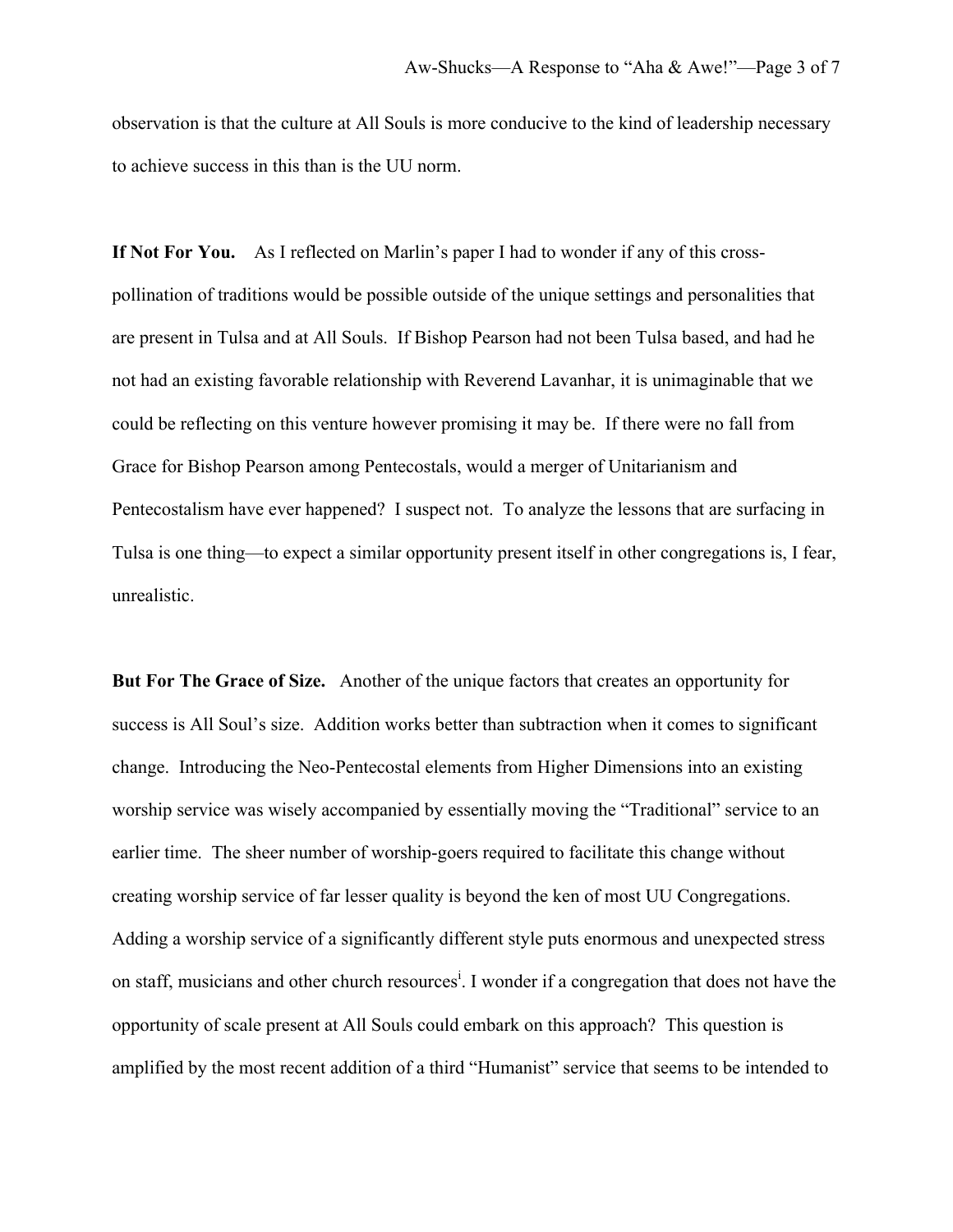serve a number of needs—including an alternative for members who have reacted less than favorably to the "Pentecostaling" of All Souls. I doubt this encounter could be attempted in a pastoral or mid-sized church.

## Theology and Purpose

There are theological and religious elements raised by Marlin's paper on Pentecostalism and All Souls. That the success of this encounter has required three services of significantly different styles (if not content) raises a fundamental question of whether synthesis of Pentecostalism in a Unitarian Universalist congregational setting is possible. A synthesis may not be required in the long run. Whether long-term synthesis is a goal at All Souls has not been made clear in this paper.

**Who Are Human Beings that You Are Mindful of Them?** The quote from Wallace Robbins points toward a tension that I have not heard Marlin address in his paper—fundamental differences between orthodoxy and the liberal tradition. Unitarian Universalism, whether in a Christian, Humanist, Pluralist or Pagan form is grounded in an approach to religion that differs with orthodoxy not so much in its aims or methods but in starting place. Orthodoxy begins with a focus on God. The Liberal Tradition begins with the question of Human Beings<sup>ii</sup>. Whether this is appropriate is a matter of debate. It is clear, however, that while orthodoxy begins with the question of "Who and what is God" that the Liberal Tradition begins with the question of "Who and what are human beings." Is this a bridgeable gap or a chasm of unreachable ends?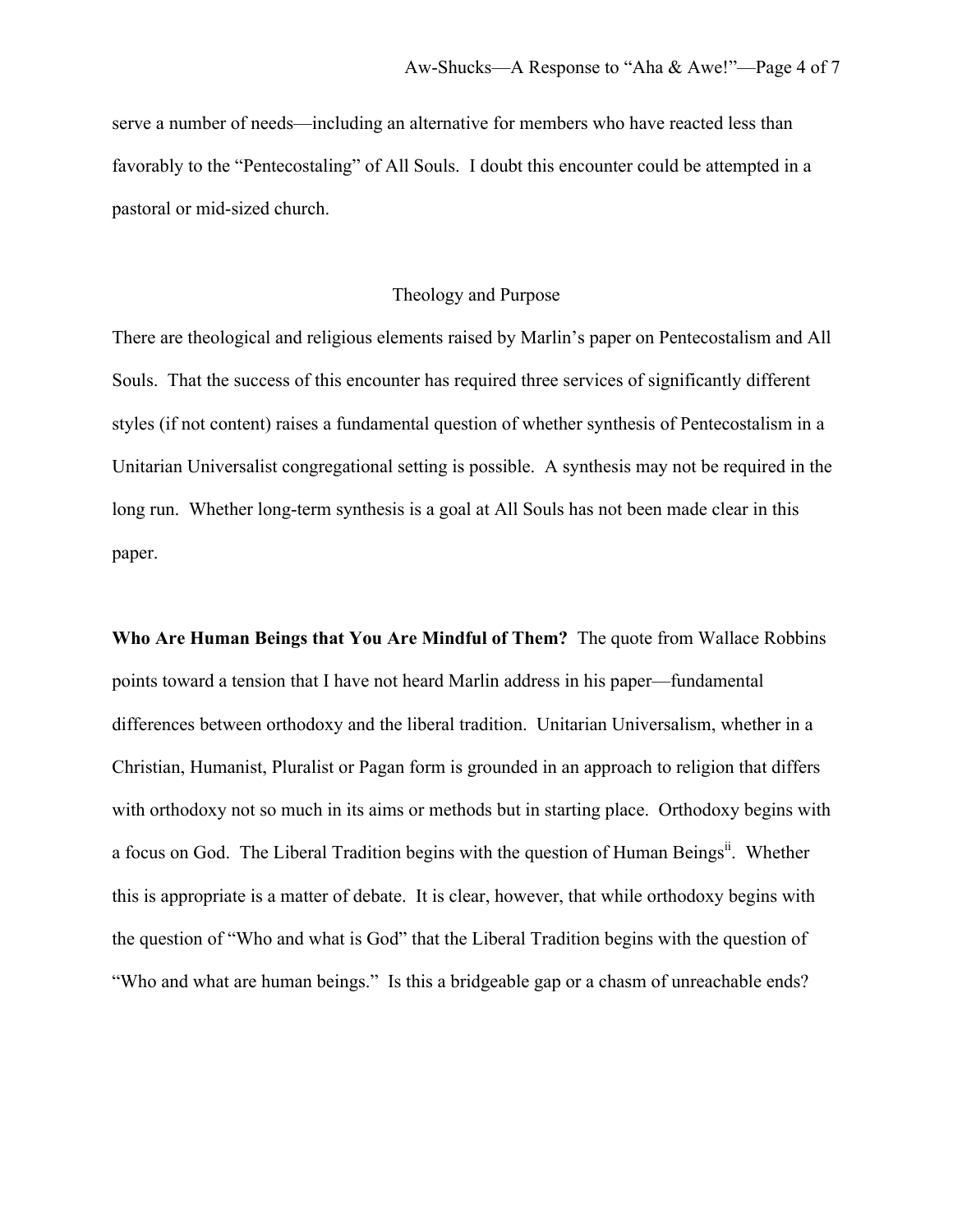**A Formula for Success?** Wallace Robbins' reading speaks of the unfenced spirit but sees that spirit at work in service of human beings not God. As I consider Marlin's description of the Pentecostal Formula I wonder about core contradictions with the liberal tradition. At first the use of this formula and felt like a form of manipulation. I am not opposed to tools of manipulation but there is a deeper disconnect. To the extent that there is a replicable formula that can engender "awe" that we might add to our historical preference for "aha" moments, I ask to what end we employ the power of that formula. Inside Pentecostalism the power created by that method, the result of that formula, is seen as creating an offering that is turned over to God<sup>iii</sup>. Because Unitarian Universalists, as a part of the liberal tradition, begins with questions of human beings not questions of God, I wonder if the power we might produce with a similar formula could be turned to God or if we will be unable to escape our native humanism's inertia to turn this power to anything but human ends. My question is this—can we employ this formula and not feed human hubris? What adaptations do we need to make organically to allow us to turn this power toward the altar of God and not the altar of Humanity?

**All By Myself?** One of the similarities that the Liberal Tradition and Pentecostalism share—a possibly useful confluence is a common focus is individualism. Both "Awe" and "Aha" are individual revelations. For us, sharing experiences in community legitimizes them. A problematic distinction arises in what happens to the individual when the spirit moves them. Within Pentecostalism, the speaking in tongues is both seen as the revelation and as a revelation. Sometimes the individual's glossolalia is interpreted but not always<sup>iv</sup>. In the liberal tradition our "Aha" moments are never really valid until they can be shared and tested in community". Any insight, either from God or Human Creativity, which does not incarnate in free association, will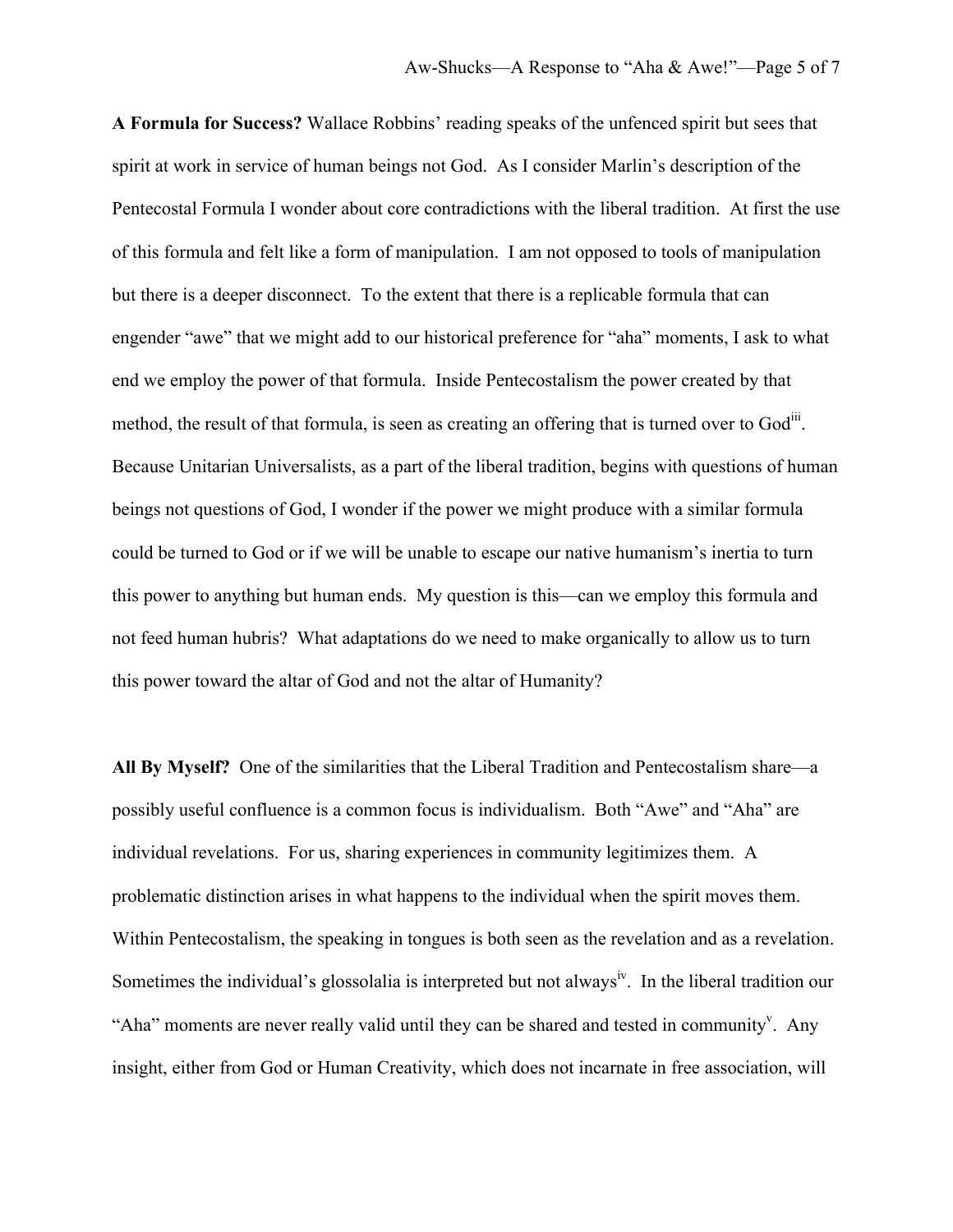dissipate<sup>vi</sup>. For us community is the test of revelation. In many cases within Pentecostalism simply having the revelation is sufficient test for community support.

**Haven't We Done This Before?** Marlin compares the Transcendentalists with the Pentecostals in observing that the Pentecostals have somehow learned to put lightening in a bottle in a way the Transcendentalist couldn't. He attributes much of this success to the Pentecostal Formula that the transcendentalists lacked. In reading of this application of ritual and energy and singing—I was struck by similarities in this formula to the chanting and physical worship of neopaganism that emerged among us in the 1980s. Can considering how this formula might be applied within Unitarian Universalism be undertaken without an analysis of neo-Pagan liturgy within our tradition?

## The Big Opportunity

I agree that our tradition has a saving message that is too often kept locked away behind layers of tradition and protocol. I agree that All Soul's encounter with Pentecostalism has provided a spark that offers to spread the light of faith with people from whom we have too long been isolated. I believe that given that (1) much of what has happened at All Souls Tulsa is situation specific, (2) because few of our congregations could give fair treatment to two or three additional worship services of substantially different style, and because of (3) fundamental differences exist between these diverse traditions, that the lesson to take away is not about Pentecostalism but about institutional life.